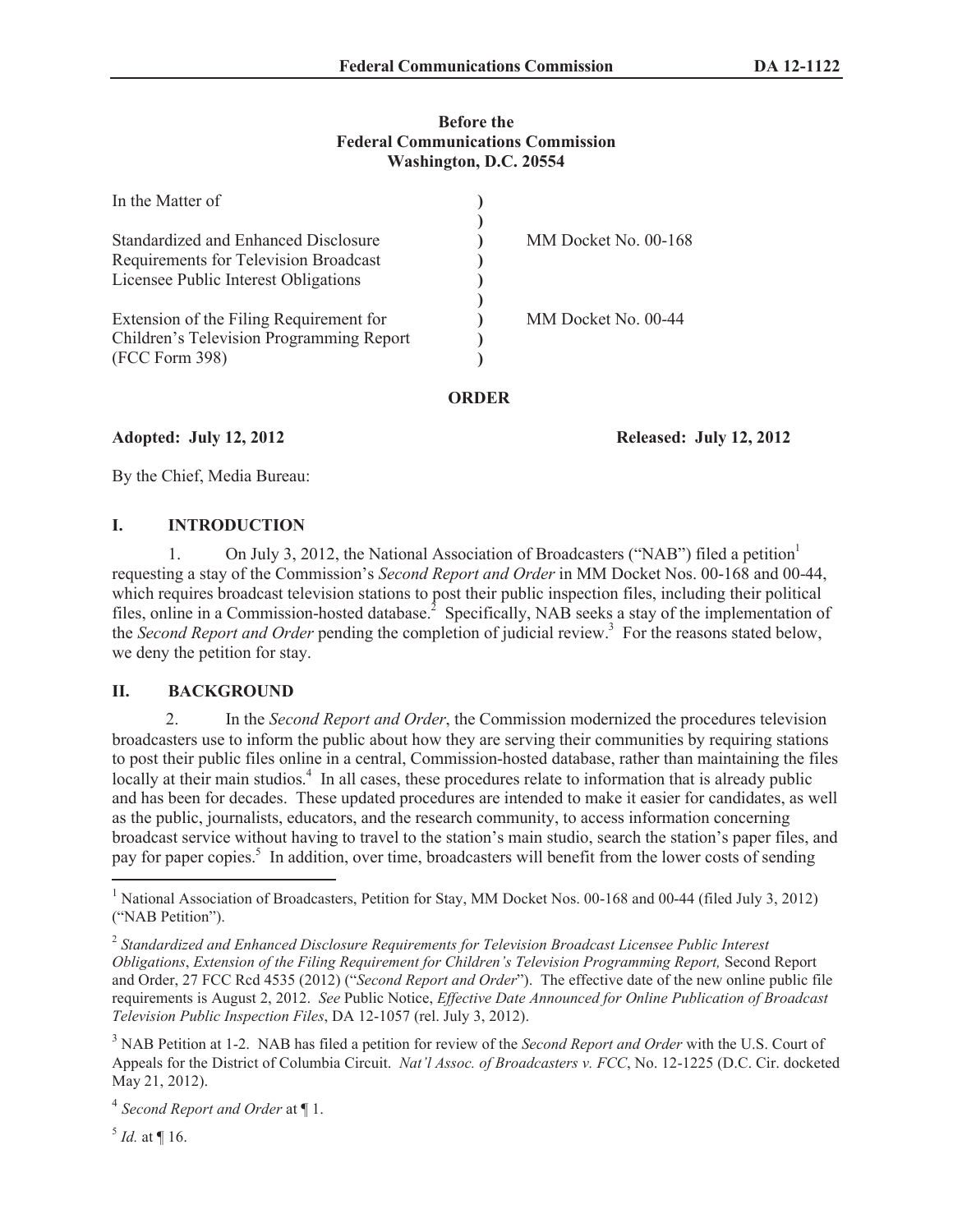documents electronically to the Commission, as opposed to creating and maintaining a paper file at the station<sup>6</sup>

3. The procedures adopted in the *Second Report and Order* reflect the Commission's commitment to maximizing the public benefits of an online public file while avoiding unnecessary burdens on broadcasters.<sup>7</sup> Under these procedures, the Commission will host all television stations' online public files in a centralized database; stations will not be required to post their public files on their own websites.<sup>8</sup> Television stations will not be responsible for uploading to the Commission-hosted database materials in the public file that have previously been filed with the Commission or are otherwise available on the Commission's website.<sup>9</sup> The Commission will itself import to the online public file any documents that must be included in the public file but that are also filed electronically with the Commission in the Consolidated DataBase System or maintained on the Commission's website.<sup>10</sup> The Commission exempted letters and emails from the general public from the online posting requirement, instead permitting broadcasters to continue to retain these materials in a correspondence file at the station.<sup>11</sup>

4. To minimize burdens on broadcasters, the *Second Report and Order* also significantly tailors the online public file requirements for the political file<sup>12</sup> — the file that must include all specific requests for broadcast time made by or on behalf of a candidate and the disposition of those requests (including the schedule of time purchased, when spots actually aired, the rates charged, and the classes of time purchased);<sup>13</sup> information regarding other appearances by candidates (excluding those in certain news programming exempt from the equal opportunities provision);<sup>14</sup> and information about issue advertising that "communicates a message relating to any political matter of national importance."<sup>15</sup> Television stations are not required to upload their existing political files to the online public file.<sup>16</sup> Rather, stations need to upload political file documents to the online public file only on a going-forward basis.<sup>17</sup> Further, for the next two years, only stations that are affiliated with the top four national networks (ABC, NBC, CBS, and Fox) and licensed to serve communities in the top 50 Designated Market Areas

7 *Id.*

8 *Id.* at ¶ 14.

 $^{9}$  *Id.* at  $\P$  21. These materials include citizen agreements, certain Equal Employment Opportunity ("EEO") materials, issues/programs lists, children's television commercial limits records, donor lists for noncommercial educational stations, local public notice announcements, time brokerage agreements, must-carry or retransmission consent elections, joint sales agreements, Class A continuing eligibility documentation, materials related to FCC investigations (other than investigative information requests from the Commission), and any new political file materials. *Id.*

<sup>10</sup> *Id.* at ¶ 20. Documents falling into this category include station authorizations, applications and related materials, contour maps, ownership reports and related materials, EEO materials, The Public and Broadcasting manual, children's television programming reports, and Letters of Inquiry and other investigative information requests from the Commission, unless otherwise directed by the inquiry itself. *Id.*

 $11$  *Id.* at **¶** 62-64.

<sup>13</sup> 47 C.F.R. § 73.1943.

<sup>14</sup> *Id.*

<sup>16</sup> *Id.* at ¶ 44.

 $17$  *Id.* at **[21.**]

 $^6$  *Id.* at  $\P$  11.

<sup>12</sup> *Second Report and Order* at ¶ 11.

 $15$  47 U.S.C. § 315(e).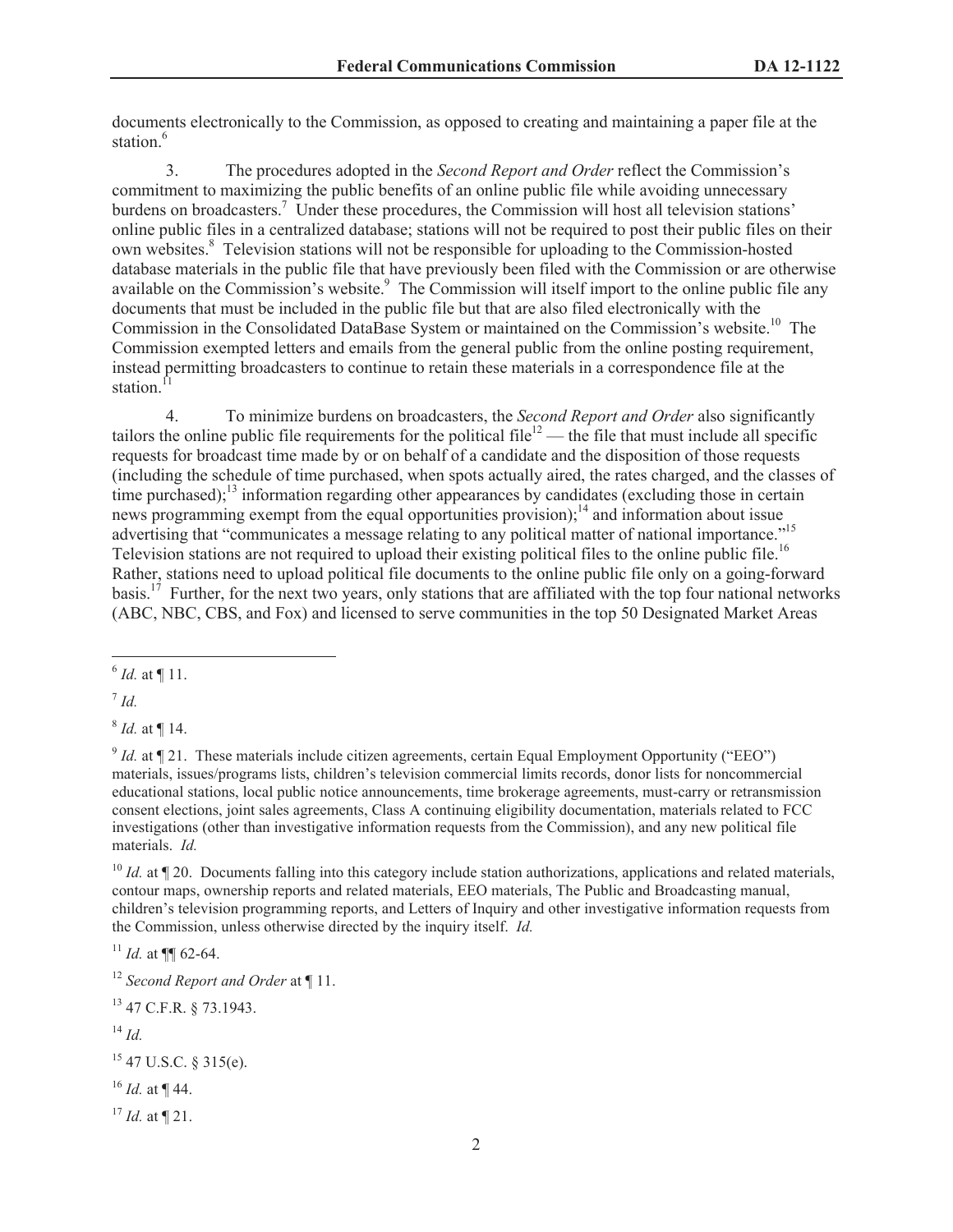are required to post political file documents online.<sup>18</sup> The Commission exempted all other stations from posting their political file documents to their online public file until July 1,  $2014$ .<sup>19</sup>

5. NAB seeks to stay the implementation of the *Second Report and Order* until the D.C. Circuit Court of Appeals acts on its petition for review.<sup>20</sup> NAB's arguments in support of a stay focus exclusively on the political file requirements and do not relate to the other portions of the *Second Report*  and Order.<sup>21</sup> NAB argues, among other things, that imposing an online publication requirement for television broadcasters' political files is arbitrary and capricious and inconsistent with the Bipartisan Campaign Reform Act of 2002 ("BCRA").<sup>22</sup> NAB further claims that its members will suffer irreparable harm absent a stay because the *Second Report and Order* compels television stations to post the prices for specific advertisements to a public website immediately, which will place them at a disadvantage to nonbroadcast competitors who are not required to post rate information on the Internet.<sup>23</sup> The Public Interest Public Airwaves Coalition ("PIPAC") filed an opposition to NAB's motion for stay.<sup>24</sup> For the reasons discussed below, we deny NAB's petition for stay.

#### **III. DISCUSSION**

6. In determining whether to stay the effectiveness of one of its orders, the Commission applies the four factor test established in *Virginia Petroleum Jobbers Ass'n v. FPC*, as modified in *Washington Metropolitan Area Transit Cmm'n v. Holiday Tours, Inc*. <sup>25</sup> Under this standard, a petitioner must demonstrate that: (1) it is likely to prevail on the merits; (2) it will suffer irreparable harm if a stay is not granted; (3) other interested parties will not be harmed if the stay is granted; and (4) the public interest favors granting a stay.<sup>26</sup> The relative importance of the four criteria will vary depending on the circumstances of the case, $^{27}$  but a showing of irreparable injury is generally a critical element in justifying a request for stay of an agency order.<sup>28</sup>

7. In this case, we conclude that NAB has satisfied none of the four factors in the stay calculus. Critically, NAB has failed to demonstrate irreparable injury. NAB has also failed to show that it is likely to prevail on the merits of its claims, that other interested parties will not be harmed if a stay is granted, or that a stay would serve the public interest. Accordingly, we find that a stay is not warranted.

<sup>22</sup> *Id.* at 1.

 $^{23}$  *Id.* at 1-2.

<sup>24</sup> Public Interest Public Airwaves Coalition, Opposition to National Association of Broadcasters' Petition for Stay Pending Judicial Review, MM Docket Nos. 00-168 and 00-44 (filed July 10, 2012) ("PIPAC Opposition").

<sup>25</sup> *Virginia Petroleum Jobbers Ass'n v. FPC*, 259 F.2d 921, 925 (D.C. Cir. 1958) ("*Virginia Petroleum*"); *Washington Metropolitan Transit Comm'n v. Holiday Tours, Inc.*, 559 F.2d 841, 843 (D.C. Cir. 1977) ("*Washington Metro*").

<sup>26</sup> *Virginia Petroleum*, 259 F.2d at 925; *Washington Metro*, 559 F.2d at 843; *see also Winter v. Natural Res. Def. Council, Inc.*, 555 U.S. 7 (2008) ("*Winter*").

<sup>27</sup> *See, e.g., Davis v. Pension Ben. Guar. Corp.*, 571 F.3d 1288, 1291 (D.C. Cir. 2009).

<sup>28</sup> *See Winter*, 555 U.S. at 22 ("Our frequently reiterated standard requires plaintiffs seeking an injunction to demonstrate that irreparable injury is *likely* in the absence of an injunction."); *see also Wisconsin Gas Co. v. FERC*, 758 F.2d 669, 674 (D.C. Cir. 1985) (denying requests for stay after considering only the second factor) ("*Wisconsin Gas*").

<sup>18</sup> *Id.* at ¶ 46.

<sup>19</sup> *Id.* at ¶¶ 33, 48.

<sup>&</sup>lt;sup>20</sup> NAB Petition at 1.

 $^{21}$  *Id.* at 1-2.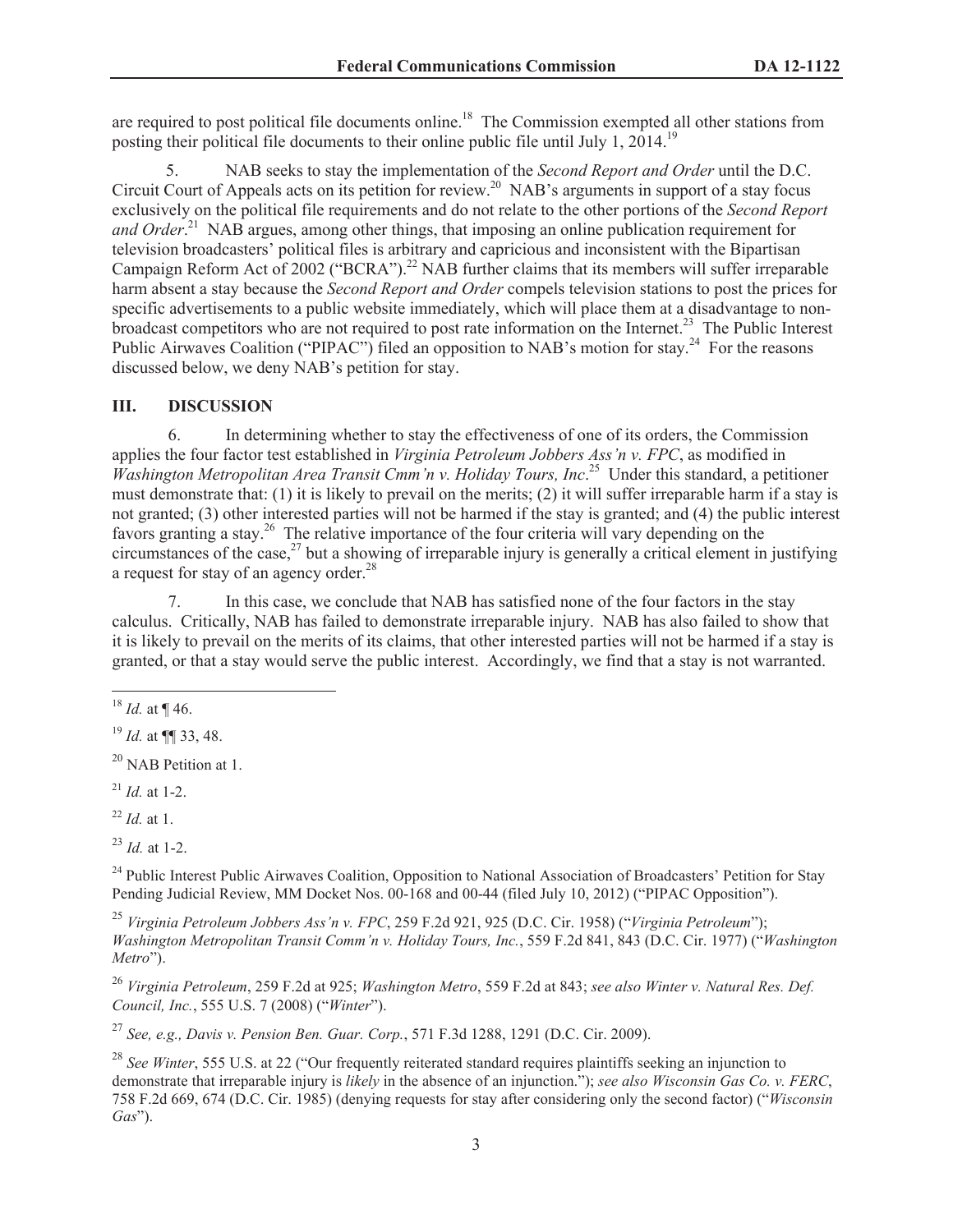## **A. NAB's Members Would Not Suffer Irreparable Harm**

8. NAB fails to show that its members would be irreparably harmed if a stay is not granted. In claiming irreparable harm, NAB asserts that, absent a stay, its members will be required to post the rates they charge for specific advertising spots immediately to the Internet, which will enable nonbroadcast competitors to determine in a matter of seconds exactly what prices local broadcast stations are charging for specific spots.<sup>29</sup> As a result, NAB argues, non-broadcast competitors will acquire an unfair advantage over broadcasters in the competition for political and commercial advertising.<sup>30</sup> Since political advertisers spend more than a billion dollars on television advertising in election years, NAB asserts that its members will lose millions of dollars in revenue if non-broadcast media are allowed to shift even a small percentage of this advertising away from broadcast television.<sup>31</sup> NAB claims that broadcasters will have no means of recouping this lost revenue.<sup>32</sup> NAB also claims that broadcasters will be unable to recoup the substantial costs of complying with the *Second Report and Order*.<sup>33</sup> According to NAB, these losses constitute irreparable harm.<sup>34</sup> NAB asserts that, although economic harm generally does not constitute irreparable injury, the general rule does not apply where, as here, a party seeking a stay cannot recover monetary damages to recoup its losses.<sup>35</sup>

9. NAB has failed to demonstrate "irreparable harm." The *Second Report and Order* does not require broadcasters to make any information publicly available that they are not already required to make public.<sup>36</sup> Broadcasters have long been required to make available political file information, including political rates, and anyone, including non-broadcast competitors, can access these data in the stations' public files.<sup>37</sup> Similarly, the political files of broadcasters' competitors have been available in paper form to television broadcasters for years.<sup>38</sup> NAB's claim of resulting harm – *i.e.*, that requiring television stations to post the rates they charge for specific advertising spots immediately to the Internet will give non-broadcast competitors an unfair advantage over broadcasters in the competition for political and commercial advertising, which may result in loss of revenue for the television stations – is not persuasive given that the information is already publicly available under existing rules.<sup>39</sup> NAB offers no proof that the rules will result in harm that "is certain to occur in the near future."<sup>40</sup> Indeed, to the extent that competitors, potential advertisers, or media buyers have an economic incentive to access this data, they *already* have the ability to review the material at the stations.<sup>41</sup> In view of this mutual, long-standing

<sup>32</sup> *Id.*

<sup>33</sup> *Id.*

<sup>34</sup> *Id.* at 20.

<sup>35</sup> *Id., citing Robertson v. Cartinhour*, 429 F.App'x 1, 3 (D.C. Cir. 2011).

<sup>36</sup> *Second Report and Order* at ¶ 39.

<sup>37</sup> *Id.* Competitors and advertisers apparently do seek review of information in broadcast stations' political files on a regular basis, as Commission staff frequently receives inquiries from stations as to whether they must provide such entities access to the political file. *Id.* at n.121.

<sup>38</sup> *Id.* at ¶ 39. *See also* 47 C.F.R. §§ 25.701(d), 76.1701(a).

<sup>39</sup> NAB Petition at 19.

<sup>40</sup> *Wisconsin Gas*, 758 F.2d at 674 ("Bare allegations of what is likely to occur" are not sufficient because the test is whether the harm "will in fact occur.").

<sup>41</sup> *Second Report and Order* at ¶ 39. Competitors and advertisers apparently do seek review of information in broadcast stations' political files on a regular basis, as Commission staff frequently receives inquiries from stations

<sup>&</sup>lt;sup>29</sup> NAB Petition at 19.

<sup>30</sup> *Id.*

<sup>31</sup> *Id.*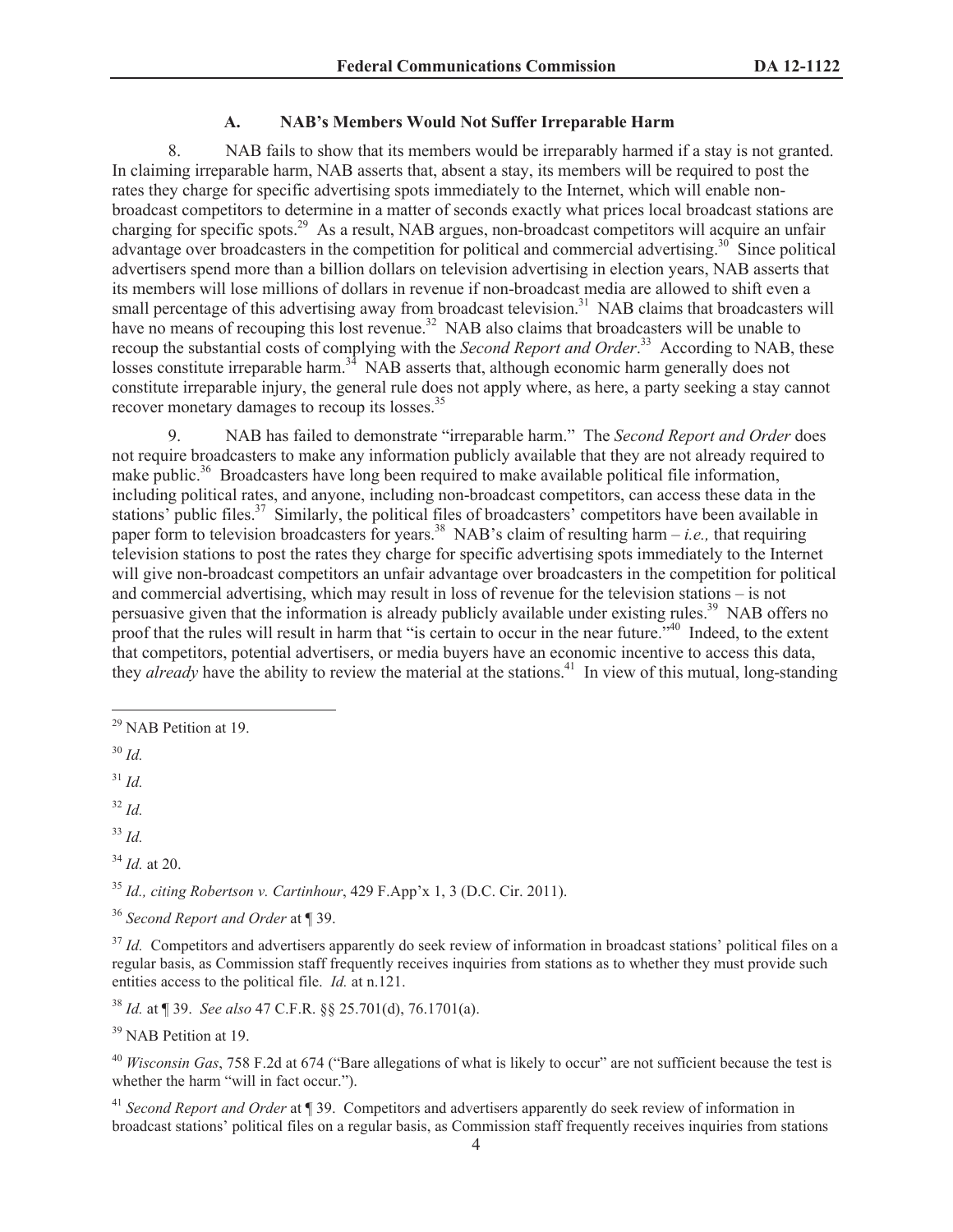public availability of political rate information,  $42$  we find it speculative that the online posting of this information will provide a significant advantage to non-broadcast competitors, which in turn will result in loss of revenue for the television stations.

10. In addition, NAB has failed to show that online posting of advertising rate information would threaten broadcasters' ability to compete effectively to retain their advertisers.<sup>43</sup> Notwithstanding that Americans' viewing habits are becoming more fragmented, the portion of time devoted to watching broadcast television remained relatively constant between 2008 and 2010, and broadcast television "has retained some clout as an effective way to reach large numbers–not to the extent it has in the past but still more than most cable networks."<sup>44</sup> Thus, television broadcasters' uniquely large audience share will ensure that "significant ad spending on broadcast television will continue."<sup>45</sup> Nothing in our rules would change that fact. In addition, "stations are in control of setting lowest unit rates, and have final determination of how low they are willing to set their commercial rates.<sup>"46</sup>

11. NAB also claims that broadcasters will be unable to recoup the substantial costs of complying with the *Second Report and Order*. <sup>47</sup> In support, NAB provides declarations from four broadcast licensees that estimate the amount of time and associated costs for station personnel to upload political file information.<sup>48</sup> We conclude, however, that these estimates greatly overstate the burden and cost of uploading political file information. For example, the declarations provide estimates of the time required for station personnel to upload political file information *in addition to* the time it currently takes station personnel to file the documents in the station's paper file and conclude that the *additional* steps required to upload political file information "would essentially double the time and cost devoted to maintaining the political file" and require the hiring of additional staff.<sup>49</sup> As the Commission stated in the *Second Report and Order*, "given that the requirement to upload the files will replace rather than add to the existing file requirements, we expect that stations will be able to assign these responsibilities to

as to whether they must provide such entities access to the political file. *Id.* at n.121. *See also* PIPAC Opposition at 11 (noting that there is nothing in the record to support the claim that competitors have ever used public file information to gain competitive advantage).

<sup>42</sup> *Id.* at ¶ 39.

<sup>43</sup> *See Access Charge Reform*, Order, 12 FCC Rcd 10175, 10190, ¶ 33 (1997) ("*Access Charge Reform*") (finding claimed losses to competition inadequate to support a claim of irreparable harm where there was no evidence that the petitioners would be unable to compete effectively to retain their customers).

<sup>44</sup> See "The Information Needs of Communities: The Changing Media Landscape in a Broadband Age," by Steven Waldman and the Working Group on Information Needs of Communities at 75 (June 2011), available at www.fcc.gov/infoneedsreport.

<sup>45</sup> *See id.*

<sup>46</sup> *Second Report and Order* at n.123.

<sup>47</sup> NAB Petition at 19.

<sup>48</sup> Declaration of Janene Drafs, Vice President, Station Manager/General Sales Manager, Fisher Broadcasting– Seattle TV, L.L.C., Licensee of KOMO-TV, Seattle, Washington, at Exhibit 1 ("Drafs Declaration"); Declaration of John Tamerlano, Senior Vice President/General Manager, Fisher Broadcasting–Portland TV, L.L.C., Licensee of KATU(TV), Portland, Oregon, at Exhibit 2 ("Tamerlano Declaration"); Declaration of Pamela Baratta, Vice President Sales Operations, Media General, Inc., Licensee of 18 Television Stations, at Exhibit 3 ("Baratta Declaration"); and Declaration of Steve Wexler, Executive Vice President, Journal Broadcast Group, Licensee of 14 Television Stations, at Exhibit 4 ("Wexler Declaration").

<sup>49</sup> *See* Drafs Declaration at 5-7; Tamerlano Declaration at 5-7; Wexler Declaration at 4-5. *See also* Baratta Declaration at 3-4 (stating that the additional steps would "add an estimated one hundred (100) hours of work per week across all Media General Stations during the sixteen weeks prior to an election" and require hiring "up to 16 additional temporary staff persons").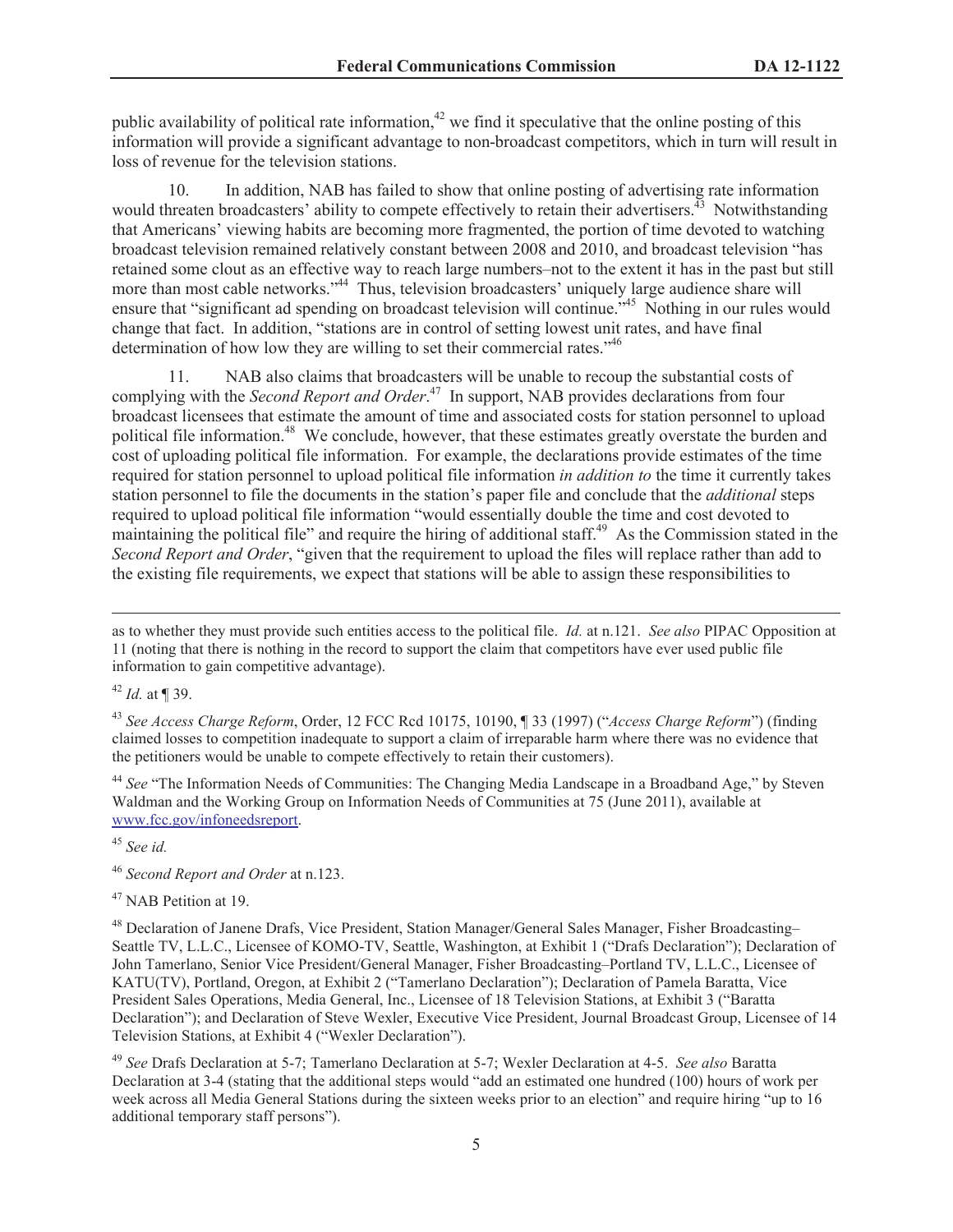existing staff, rather than hire additional staff."<sup>50</sup> Furthermore, three of the declarations indicate that 80 to 90 percent of the stations' requests for political time are handled electronically,<sup>51</sup> yet the time/cost estimates in these declarations include printing and manually scanning all documents.<sup>52</sup> To the extent that a portion of a station's political time requests are handled electronically, it should be relatively easy for the station to upload these documents to their online public files in a universally readable format without the need for printing and manual scanning.<sup>53</sup> Indeed, for stations such as these that already maintain a substantial portion of their political file information in electronic form, the transition to an online public file should result in significant cost savings on a going-forward basis.

We further note that the Commission is working to facilitate the broadcasters' transition to the online database, thereby minimizing any potential costs. The Commission has developed a database to host the online public inspection file for television stations, and testing of the database is underway.<sup>54</sup> On July 17, 2012, the Commission will conduct a public demonstration of the database to inform broadcasters and others of the design and content of the online file, how stations will upload information to the file, how file sharing tools such as Dropbox and Box can be used for uploading, and other ways in which the Commission is working to facilitate access to the database.<sup>55</sup> The Commission also plans to schedule user testing and educational webinars shortly to ensure that the uploading of materials by broadcasters can be conducted smoothly and efficiently. The Commission will act promptly if any problems arising during user testing. Moreover, the Commission will provide telephonic support and post the answers to frequently asked questions online on an ongoing basis as needed to help broadcasters. Thus, broadcasters should have sufficient information about the database and time to come into compliance by the August 2, 2012 effective date. Accordingly, we conclude that NAB has failed to show irreparable harm.

### **B. NAB Is Unlikely to Prevail on the Merits**

13. NAB has also failed to show that it would likely prevail on the merits. NAB contends that it is likely to succeed on the merits because imposing an online publication requirement for television broadcasters' political files is arbitrary and capricious.<sup>56</sup> NAB asserts that disclosure of detailed rate information on the Internet is arbitrary and capricious because it raises serious antitrust concerns<sup>57</sup> and will distort competition by giving non-broadcast media asymmetrical access to information about local advertising rates.<sup>58</sup> We disagree. Congress has explicitly required broadcasters to make this information

<sup>50</sup> *Second Report and Order* at ¶ 31.

<sup>51</sup> *See* Drafs Declaration at 5 ("For approximately 80 percent of the station's requests, correspondence and negotiations are done electronically via email."); Tamerlano Declaration at 4 ("For approximately 80 percent of the station's requests, correspondence and negotiations are done electronically via email."); Baratta Declaration at 3 ("Approximately ninety percent (90%) of all political requests are handled electronically."). The Wexler Declaration simply states that requests for political time are handled both telephonically and electronically, without providing any percentage breakdown. *See* Wexler Declaration at 3.

<sup>52</sup> *See* Drafs Declaration at 5-6; Tamerlano Declaration at 5-6; Baratta Declaration at 4.

<sup>53</sup> *See Second Report and Order* at ¶ 36.

<sup>54</sup> *See* Public Notice, *Demonstration of Online Public Inspection File Interface*, MM Docket Nos. 00-168 and 00-44, DA 12-1088, rel. July 6, 2012.

<sup>55</sup> *See id.*

<sup>56</sup> NAB Petition at 7.

<sup>57</sup> *Id.* at 7-10.

<sup>58</sup> *Id.* at 11-12.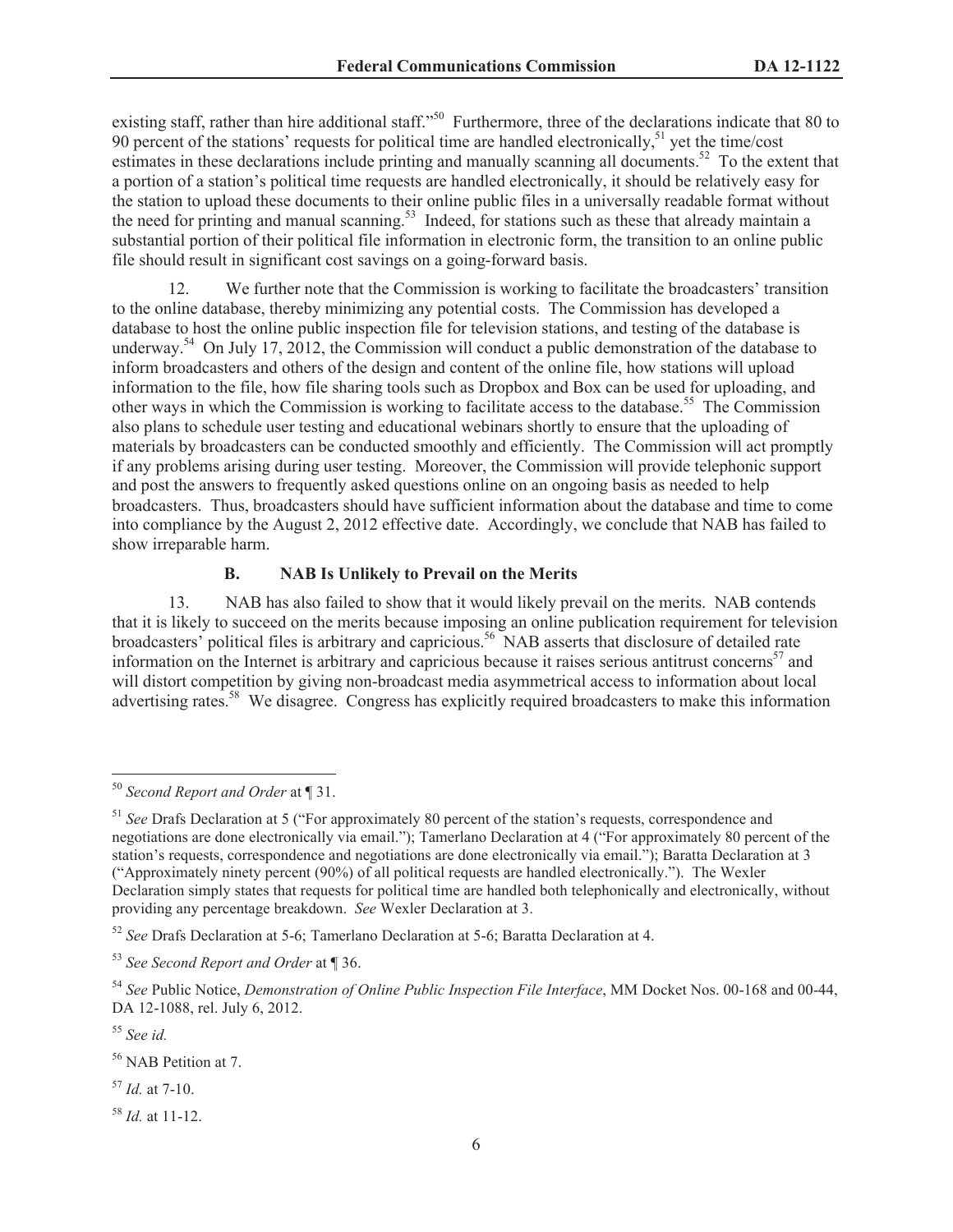publicly available.<sup>59</sup> In addition, as stated above, both broadcasters and their non-broadcast competitors already make this information publicly available "immediately absent unusual circumstances,"<sup>60</sup> and, where it is economically beneficial to do so, competitors, advertisers, and media buyers already review this information.<sup>61</sup> Nevertheless, while detailed political rate information has been available to broadcasters and non-broadcast competitors for decades, we have seen no evidence, and NAB has offered none, that broadcasters have used this information anticompetitively to fix advertising rates or will be more likely to do so when this information is made available online.<sup>62</sup> To the contrary, as PIPAC points out, "NAB's real concern is apparently just the opposite — that increased disclosure will lead to greater competition and ad prices will go down as a result.<sup>"63</sup>

14. Nor do we believe that increasing the ease of access to this already-available information by placing it online will result in significant market distortions by creating an "information asymmetry" that will give non-broadcast media the opportunity to shift advertising away from broadcast stations.<sup>64</sup> Notably, as the Commission observed in the *Second Report and* Order, "[w]hile the political file lists the lowest unit charge that a candidate receives, it does not reveal significant information about the commercial transaction that established that lowest unit charge. Various factors unknown to another commercial buyer — including that the advertiser establishing the lowest unit charge bought a higher volume of ads, committed to a long-term advertising relationship, or other variables — can justify denying the lowest unit charge rate to a different commercial buyer under different circumstances."<sup>65</sup> The existence of many additional variables for any given lowest unit charge (such as lengths, classes of time, and time periods) further increase the difficulty for any potential purchaser to find a lowest unit charge that is comparable to the ad purchase it is seeking to make or to compare the lowest unit charges of competing stations.<sup>66</sup>

15. NAB further asserts that the Commission, in the *Second Report and Order*, arbitrarily and capriciously rejected an alternative proposal that would largely avoid its concerns about potential anticompetitive effects.<sup>67</sup> Under that alternative proposal, stations would post online the total number of dollars spent by each candidate or political advertiser, aggregated on a weekly, every-other-day, or daily basis depending on the political season.<sup>68</sup> Stations would continue to make more detailed spot-by-spot information available in their paper files, but would not post this information in their online public files.<sup>69</sup> NAB argues that the Commission summarily rejected this alternative approach on the ground that it would "deprive the public of the benefits of immediate access to all the information in the political file," but failed to explain why weekly or more frequent posting of aggregated data, supplemented by review of paper files as needed, is not sufficient to meet the goals of public disclosure.<sup>70</sup> We disagree that the

<sup>60</sup> *Second Report and Order* at ¶¶ 39, 55.

<sup>61</sup> *Id.* at 39.

 $62$  NAB concedes that "television stations will be compelled to publish the price information (and therefore there will be no 'agreement' in restraint of trade for purposes of Section 1 of the Sherman Act)." NAB Petition at 8 n.19.

<sup>63</sup> PIPAC Opposition at 6.

<sup>64</sup> *See* NAB Petition at 11-12.

<sup>65</sup> *Second Report and Order* at 39.

<sup>66</sup> *Id.* at n.123.

<sup>67</sup> NAB Petition at 13-15.

<sup>68</sup> *Id.* at 14.

<sup>69</sup> *Id.*

<sup>70</sup> *Id.*

<sup>59</sup> *See* Bipartisan Campaign Reform Act of 2002 (BCRA), Pub. L. No. 107-55, 116 Stat. 81, § 504 (codified at 47 U.S.C. § 315(e)).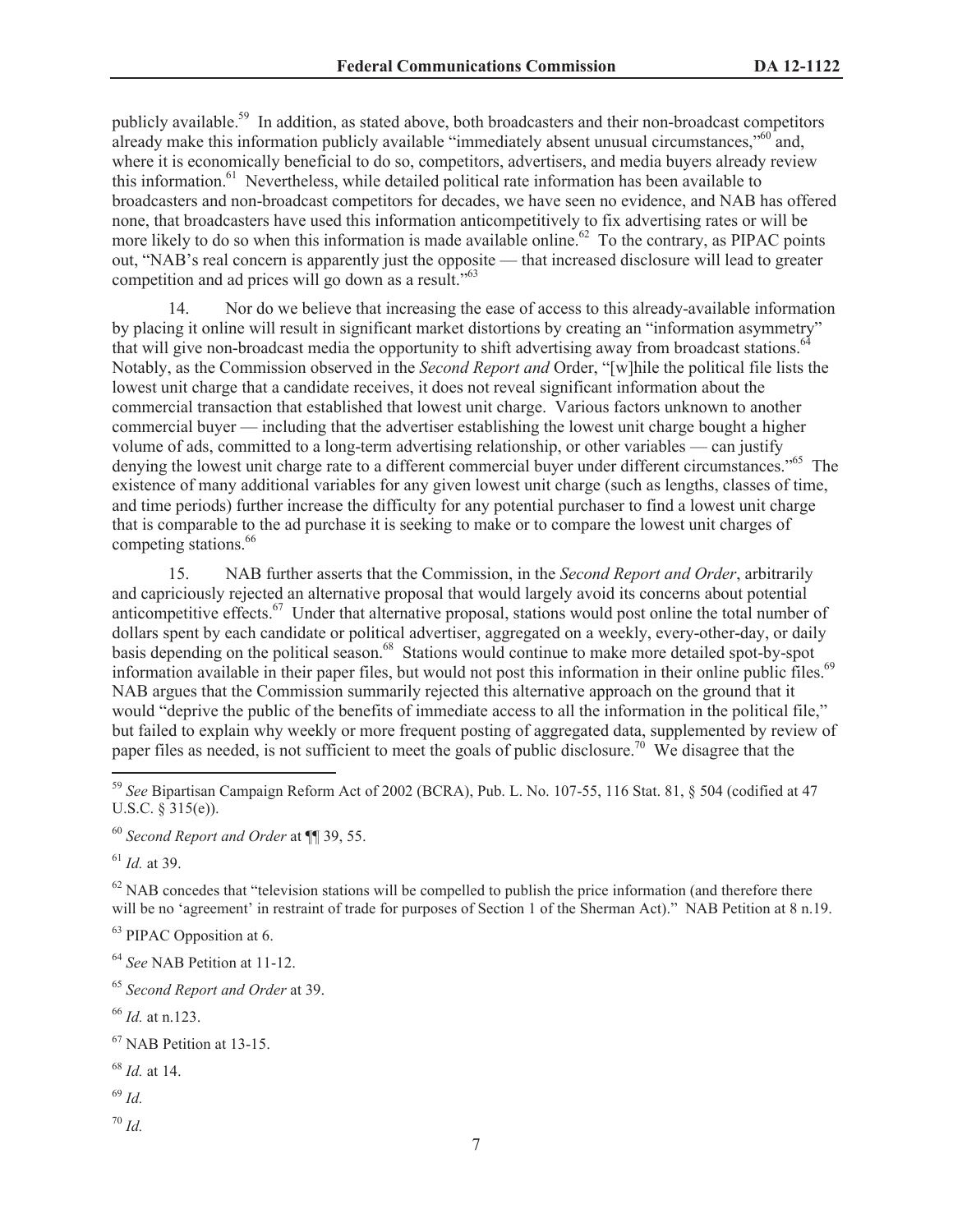Commission acted arbitrarily and capriciously in rejecting the alternative proposal. The Commission discussed at length the importance of both improving public access to the public file, including the political file, and the longstanding immediacy requirement for political files.<sup>71</sup> Requiring the public to view aggregated data online and separately review complete political rate data in the paper file by traveling to the station would not provide the efficiencies promoted by online disclosure. Moreover, as an additional basis for rejecting the alternative proposal, the Commission found that it would be significantly more burdensome on broadcasters because it would require both the maintenance of paper files with detailed spot-by-spot information and the creation and uploading of new aggregated data.<sup>72</sup>

16. Additionally, NAB argues that it is likely to prevail on the merits because requiring online publication of television broadcasters' political files is inconsistent with BCRA.<sup>73</sup> NAB states that, while BCRA expressly required the FEC to make certain election-related records available online,<sup>74</sup> it adopted only a hard-copy inspection requirement for broadcasters' public files and did not expressly require online publication.<sup>75</sup> NAB asserts that, "[w]here Congress includes particular language in one section of a statute but omits it in another section of the same Act, it is generally presumed that Congress acts intentionally and purposely in the disparate inclusion or exclusion."<sup>76</sup> NAB argues that the Commission erroneously concluded in the *Second Report and Order* that "the language and structure of BCRA is either (i) ambiguous or (ii) indicates congressional approval of the Commission's then-twoyear-old proposal to require Internet publication."<sup>77</sup> NAB also maintains that interpreting BCRA to allow online publication of political files raises First Amendment concerns.<sup>78</sup>

17. The Commission in the *Second Report and Order* rejected this argument, finding that NAB overlooked relevant facts relating to the adoption of BCRA.<sup>79</sup> The Commission observed that, when Congress adopted the political file retention requirements of Section 315(e) of the Communications Act as part of BCRA,<sup>80</sup> it essentially codified the existing political file regulations as reflected in Section 73.1943 of the Commission's rules, ${}^{81}$  and placed no new restriction on the Commission's discretion to implement the public availability requirement.<sup>82</sup> The Commission found this particularly significant because, at the time of BCRA's passage, the Commission had tentatively concluded in this proceeding that stations should place their public inspection files — including their political files — online.<sup>83</sup> Although Congress was presumably aware that the Commission was actively considering online

<sup>73</sup> NAB Petition at 15.

<sup>74</sup> *Id.*, *citing* BCRA  $\S$  501 (codified at 2 U.S.C.  $\S$  434(a)(11)(B)) and  $\S$  502(a) (codified at 2 U.S.C.  $\S$  438a(a)).

<sup>75</sup> *Id., citing* BCRA § 504 (codified at 47 U.S.C. § 315(e)).

<sup>76</sup> *Id.* at 15-16, *citing Russello v. U.S.*, 464 U.S. 16, 23 (1983).

 $177$  *Id.* at 16.

<sup>78</sup> *Id.* at 17, *citing Nat'l Mining Ass'n v. Kempthorne*, 512 F.3d 702, 711 (D.C. Cir. 2008) ("[C]ourts make every effort to construe statutes so as to avoid needless constitutional confrontations.").

<sup>79</sup> *See Second Report and Order* at ¶ 52.

<sup>80</sup> *See* 47 U.S.C. §§ 315(e)(1) (requiring a licensee to "maintain, and make available for public inspection, a complete record of a request to purchase broadcast time"),  $315(e)(3)$  (providing that "[t]he information required under this subsection be placed in a political file as soon as possible and shall be retained by the licensee for a period of not less than 2 years.").

<sup>81</sup> 47 C.F.R. § 73.1943.

<sup>83</sup> *Id.*

<sup>71</sup> *See Second Report and Order* at ¶¶ 10, 13, 55-58.

<sup>72</sup> *See Second Report and Order* at n.177.

<sup>82</sup> *Second Report and Order* at ¶ 52.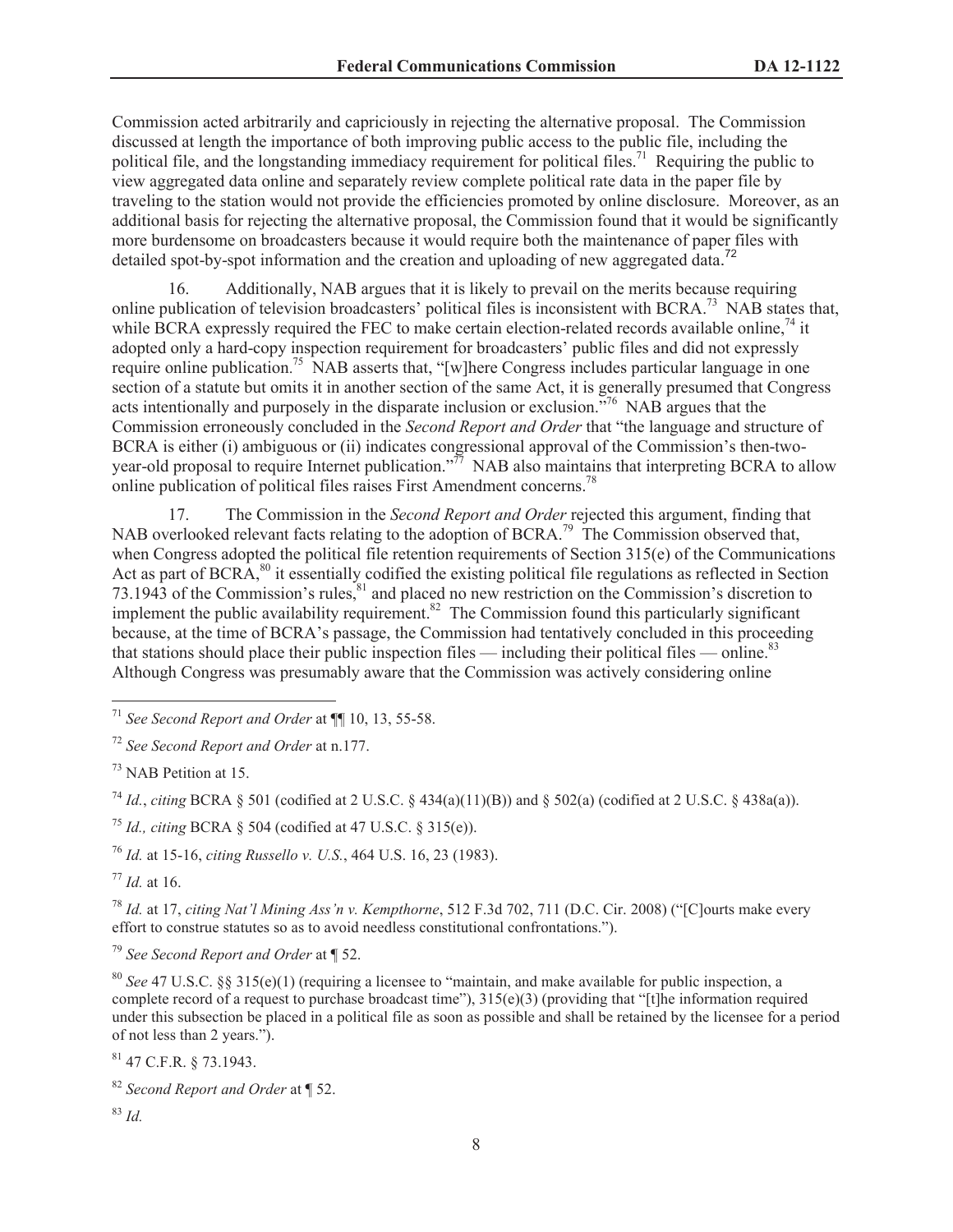publication of the political file, it expressed no intent to prevent such updating of the rules and placed no restriction in BCRA on how the Commission may direct stations to make the political file "available for public inspection."<sup>84</sup> The statute does not, as NAB suggests, specify hard-copy disclosure. Because the statute is silent on the question of how stations should make the political file "available for public inspection," the Commission concluded that, as the expert agency required to implement the Communications Act, it has discretion in determining how to do so, provided that its decision "is based on a permissible construction of the statute.<sup>855</sup> In light of the circumstances surrounding the adoption of BCRA, we are unpersuaded by NAB's assertion that the Commission acted erroneously in concluding that the requirement of availability for public inspection allows the Commission to require that such records be made available for public inspection online.

18. We are likewise unpersuaded by NAB's claim that interpreting BCRA to allow online publication of political files raises First Amendment concerns. As the Supreme Court stated in *Citizens United v. FEC,* "transparency enables the electorate to make informed decisions and give proper weight to different speakers and messages," and, "[w]ith the advent of the Internet, prompt disclosure of expenditures can provide shareholders and citizens with the information needed to hold corporations and elected officials accountable for their positions and supporters."<sup>86</sup> We believe that making already-public political file information accessible via the Internet will promote First Amendment values, not chill speech.<sup>87</sup> In this regard, as previously noted, broadcasters have been required to make their political files publicly available in paper for many years.<sup>88</sup>

# **C. Harm to Others and Public Interest Considerations**

19. NAB has also failed to show that the balance of hardships and the public interest favors a stay. NAB states that no party would be injured because a stay would leave the existing public file rules in effect pending NAB's appeal and that any public interest benefit from immediate online access to detailed, current rate information is outweighed by the serious harms that would likely result from that requirement.<sup>89</sup> PIPAC asserts that a stay would harm its members and other organizations "because they would need to devote many more resources to gathering political advertising information directly from broadcast stations, rather than a single website."<sup>90</sup> It also asserts that a stay would harm the public interest "because it will be difficult for members of the public as well as political candidates to access the information to which they are entitled by law."<sup>91</sup> We find that the public has a strong interest in implementation of the online public file rules as currently scheduled because these new rules will largely eliminate the substantial expense and inconvenience to the public of traveling to the station and paying for paper copies<sup>92</sup> and greatly enhance transparency in political spending in particular. Moreover, as discussed above, NAB has failed to demonstrate that implementation of the online public file requirements would cause its members irreparable harm.

<sup>84</sup> *Id.*

<sup>85</sup> *Id.*, *citing Chevron USA Inc. v. Natural Resources Defense Council, Inc.*, 467 U.S. 837, 843 (1984).

<sup>86</sup> *Citizens United v. Federal Election Commission*, 130 S.Ct. 876, 916 (2010).

<sup>87</sup> *See Second Report and Order* at ¶ 80.

<sup>88</sup> *Id.* at 39.

<sup>&</sup>lt;sup>89</sup> NAB Petition at 20.

<sup>&</sup>lt;sup>90</sup> PIPAC Opposition at 13.

<sup>91</sup> *Id.*

<sup>92</sup> *See Second Report and Order* at ¶¶ 10, 13.